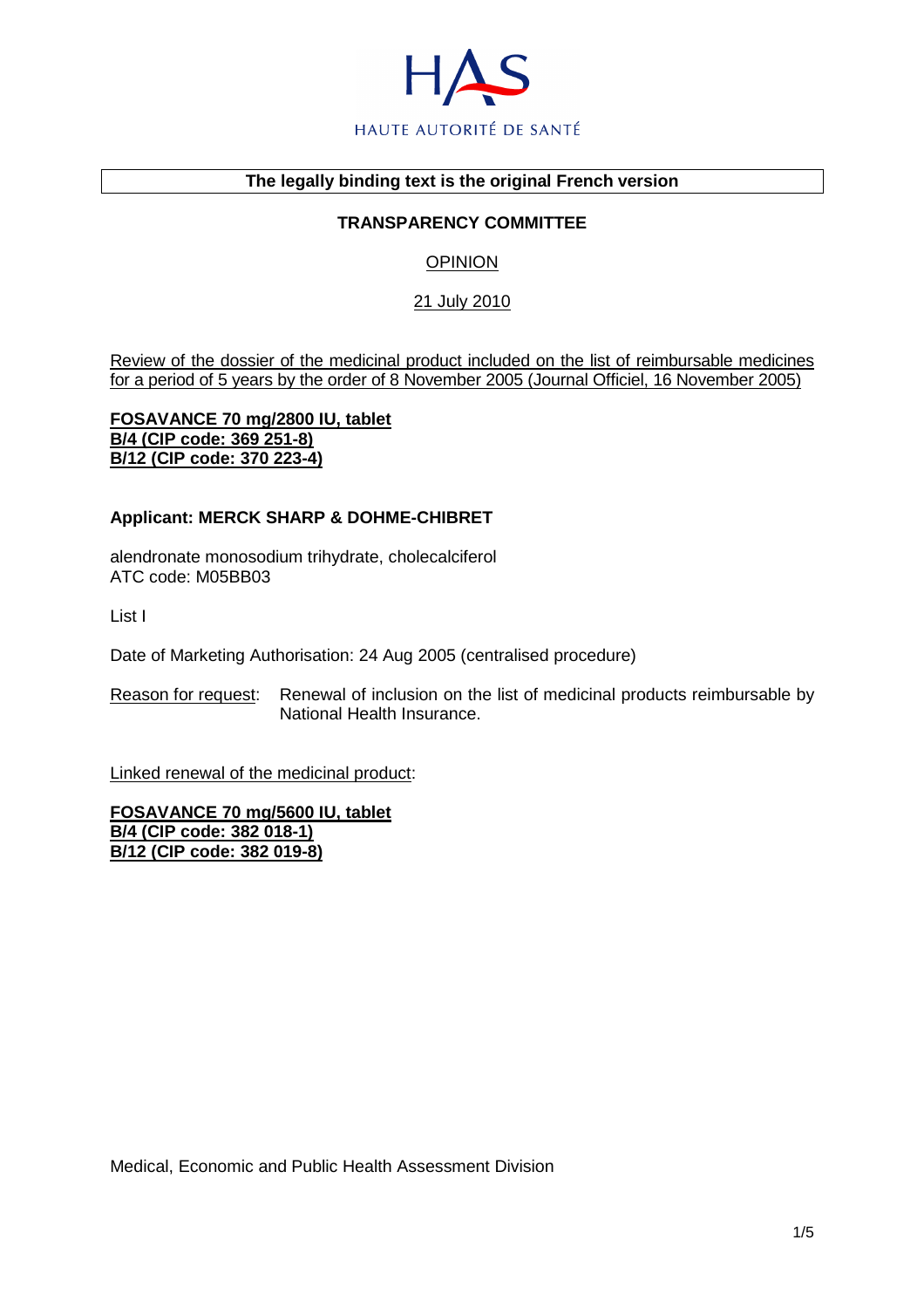# **1 CHARACTERISTICS OF THE MEDICINAL PRODUCT**

## **1.1. Active ingredients**

Alendronate monosodium trihydrate, cholecalciferol (vitamin D3)

## **1.2. Indications**

## FOSAVANCE 70 mg/2800 IU, tablet

"Treatment of postmenopausal osteoporosis in patients at risk of vitamin D insufficiency. FOSAVANCE reduces the risk of vertebral and hip fractures."

## FOSAVANCE 70 mg/5600 IU, tablet

"Treatment of postmenopausal osteoporosis in patients at risk of vitamin D insufficiency who are not receiving vitamin D supplementation. FOSAVANCE reduces the risk of vertebral and hip fractures."

## **1.3. Dosage**

See the SPC.

## **2 UPDATING OF AVAILABLE DATA SINCE THE PREVIOUS OPINION (5 July 2006)**

## **2.1. Efficacy**

The company has supplied new clinical data in the indication post-menopausal osteoporosis<sup>1,2,3</sup>. These are primarily efficacy data for alendronic acid in terms of increase in bone mineral density (surrogate endpoint).

The results of the 24-week extension of study 227, which were the basis for the inclusion of FOSAVANCE 70 mg/2800 IU, are also supplied. There was no observed difference between FOSAVANCE 70 mg/2800 IU and FOSAVANCE 70 mg/5600 IU in the proportion of patients who had developed hypercalciuria at week 39. Hypercalciuria was defined as calciuria  $>$  300 mg/24 h in women and  $>$  350 mg/24 h in men and an increase of more than 25% relative to randomisation.

These new efficacy data are insufficient for any change to the conclusions of the last transparency Committee opinion.

## **2.2. Adverse effects**

Analysis of pharmacovigilance data covering the period from 10 March 2005 to 09 September 2009 brought to light 1279 spontaneously reported cases of which 376 were serious. These were mainly "musculoskeletal and connective tissue disorders", "gastrointestinal disorders" and "general disorders and administration site conditions".

The SPC has been updated to include the risk of osteonecrosis of the jaw (ONJ), stress fractures, a new adverse effect "dysgeusia" and a precaution for use in patients with "Barrett's syndrome".

 $\overline{a}$ <sup>1</sup> Miller et al. Once-monthly oral ibandronate compared with weekly oral alendronate in postmenopausal osteoporosis: results from the head-to-head MOTION study. Curr. Med. Res. Opin. 2008; 24: 207-213.<br><sup>2</sup> Reid, at al. A comparison of the effect of clandrenate and risedrenate an head mineral.

Reid et al. A comparison of the effect of alendronate and risedronate on bone mineral density in postmenopausal women with osteoporosis: 24-month results from FACTS-International. J. Clin. Pract. 2008; 62

<sup>(4): 575-584.&</sup>lt;br><sup>3</sup> Recke et al. Comparative effects of raloxifene and alendronate on fracture outcomes in postmenopausal women with low bone mass. Bone 2007; 40 : 843-885.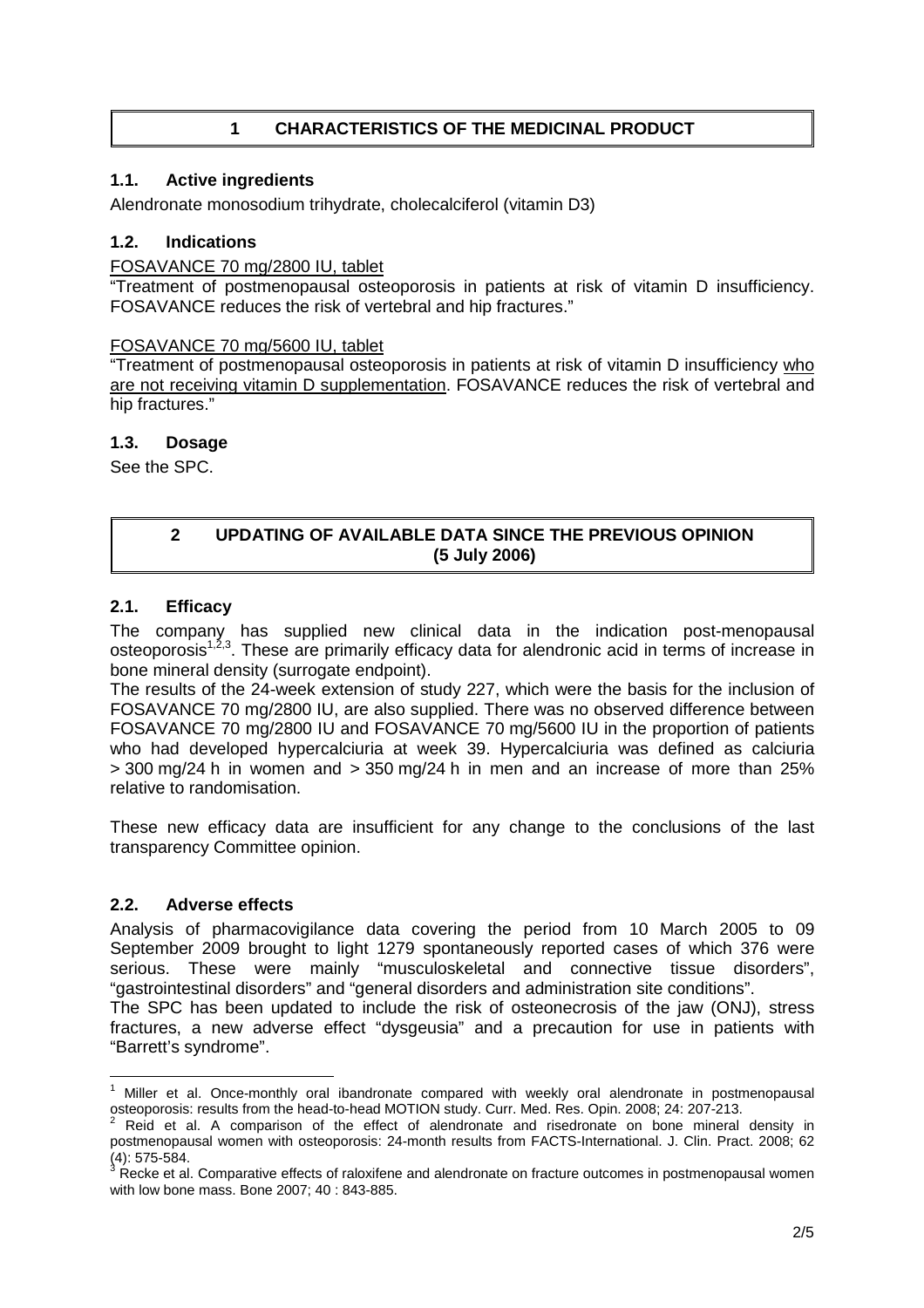Alendronic acid, in common with all bisphosphonates, has been the subject of three tolerance re-assessments by the EMA:

- osteonecrosis of the jaw
- stress fracture
- atrial fibrillation

#### Osteonecrosis of the jaw<sup>4</sup> (mandibular and/or maxillary):

Following the first re-assessment of the class of bisphosphonates in respect of ONJ by the EMEA in 2005, the SPC of FOSAVANCE, in common with that of all medicinal products of this class, was revised to include under "Special warnings and precautions for use" the risk of ONJ secondary to infections or dental extractions.

Despite the changes to the SPCs of bisphosphonates, cases of ONJ have continued to be reported. The EMA consequently undertook a second re-assessment in December 2007, the conclusions of which were published in September 2009<sup>5</sup>.

This analysis revealed that the risk of ONJ is significantly greater in patients treated with IV bisphosphonates as cancer chemotherapy (incidence 0.8-12%) than in those treated orally for osteoporosis or Paget's disease (incidence 0.0004-0.06%). The risk of ONJ with oral bisphosphonates seems low.

Since the risk factors are many and not yet fully elucidated, the CHMP would like a more indepth assessment of the risk of ONJ through the creation of a European register and the performance of clinical studies.

The transparency Committee draws attention to the recommendations on the oral and dental care of patients treated with bisphosphonates $6$ : "in patients who are to be treated with bisphosphonates for osteoporosis or Paget's disease, it is recommended to carry out an initial oral and dental assessment, followed by any necessary dental treatment. An annual oral and dental checkup is recommended. Based on the currently available data, use of bisphosphonates in osteoporosis cannot be considered a contraindication for the placement of a dental implant."

## Stress fracture (or fractures due to bone weakness)

The re-assessment of bisphosphonates in respect of stress fracture was prompted by the publication of articles indicating a possible link between treatment with alendronic acid and the occurrence of stress facture; this may be associated with an excessive increase in bone metabolism after long-term treatment with alendronic acid. Because of the proposed mechanism, a "class effect" could not be ruled out. The EMA consequently carried out a reassessment of the class as a whole in 2008<sup>7</sup>.

The EMA pharmacovigilance working group concluded that:

- stress fractures of the proximal femoral shaft were associated with long-term treatment with alendronic acid. These fractures have occurred after minimal or no trauma;
- the available data have not demonstrated an increase in the risk of stress fractures with bisphosphonates other than alendronic acid;
- although analysis of the literature had shown that the majority of cases concerned alendronic acid, there is uncertainty about a possible "class effect", given that there are only limited long-term data for other bisphosphonates.

**EXECTS 2012**<br>A Osteonecrosis of the jaw is defined as an area of exposed bone in the maxillofacial region that did not heal within 8 weeks after identification by a health care provider, in a patient who was receiving or had been exposed to a bisphosphonate and had not had radiation therapy to the craniofacial region.<br><sup>5</sup> EMA, CHMB Assessment report on bisphesphantes and estacessessing of the in

EMA. CHMP Assessment report on bisphosphonates and osteonecrosis of the jaw. 24/09/2009.

 $6$  AFSSAPS. Letter to healthcare professionals. Recommendations on the oral and dental care of patients treated with bisphosphonates. 18/12/2007

<sup>&</sup>lt;sup>7</sup> MHRA. Bisphosphonates and stress fractures. January 2009.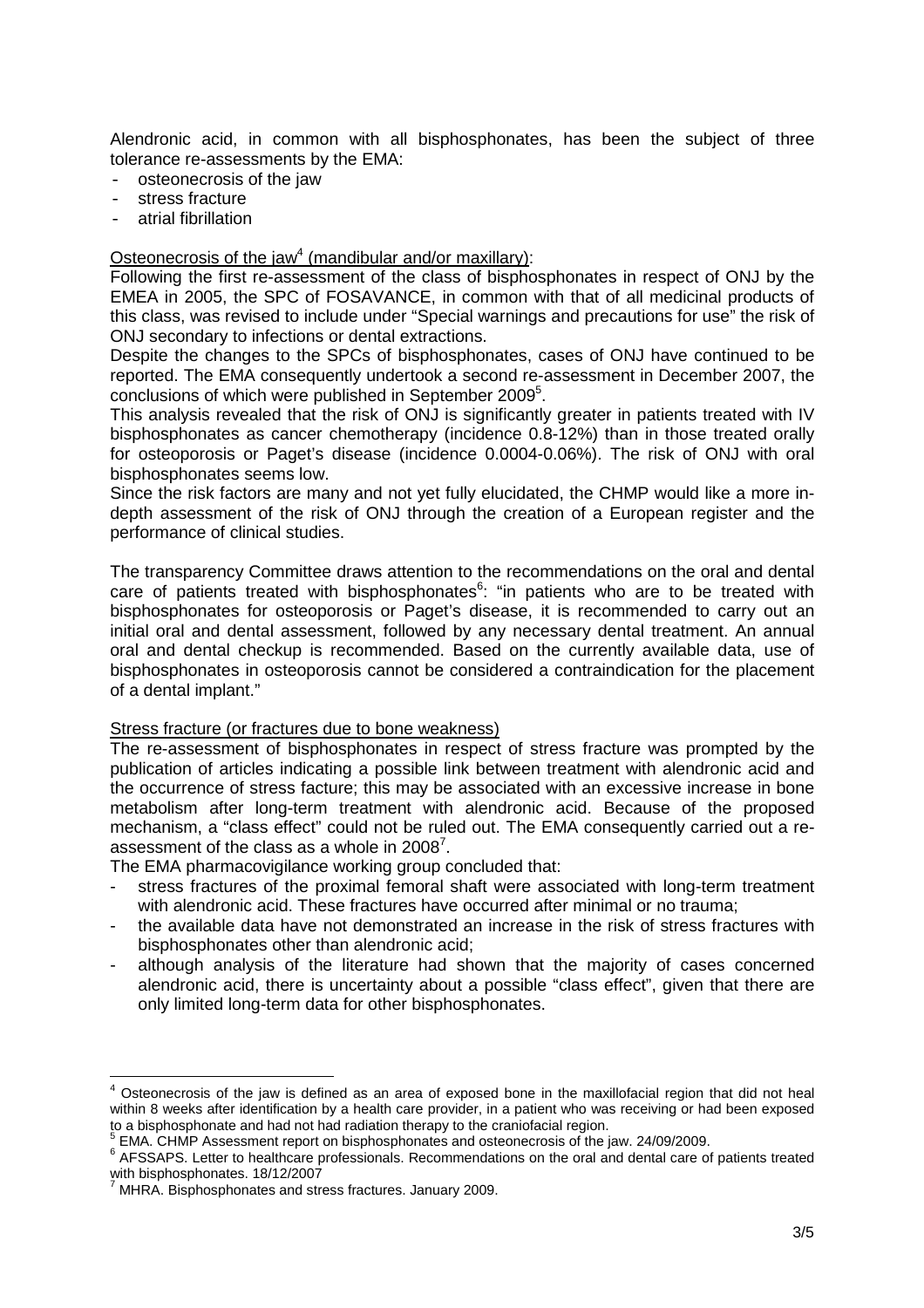The SPC of FOSAVANCE was therefore amended on 07/04/2009 to include reported cases of stress fracture:

Special warnings "Stress fractures (also known as insufficiency fractures) of the proximal femoral shaft have been reported in patients treated long-term with alendronic acid (time to onset in the majority of cases ranged from 18 months to 10 years). The fractures occurred after minimal or no trauma and some patients experienced thigh pain, often associated with imaging features of stress fractures, weeks to months before presenting with a completed femoral fracture. Fractures were often bilateral; therefore the contralateral femur should be examined in bisphosphonate-treated patients who have sustained a femoral shaft fracture. Poor healing of these fractures was also reported. Discontinuation of bisphosphonate therapy in patients with stress fracture is advisable pending assessment of the patient, based on an individual benefit risk assessment."

## Atrial fibrillation (AF):

In June 2008, the EMA pharmacovigilance working group re-evaluated the benefits/risk relationship of bisphosphonates in respect of the risk of  $AF^8$ . This re-assessment of the class was prompted by the identification of an increase in the incidence of atrial fibrillation relative to placebo in patients treated with zoledronic acid in the HORIZON study and in those treated with alendronic acid in the FIT study.

The working group concluded that:

- the benefits/risk relationship remained favourable for the entire class;
- the risk of developing AF seemed higher with certain bisphosphonates, for biochemical reasons;
- the data obtained from clinical studies indicated increased risk for zoledronic acid and, in the case of data from extension phases, for alendronic acid and pamidronic acid.

No change has been made to the SPC of FOSAVANCE. The company has been asked to provide additional data.

## **3 USAGE DATA**

#### Thalès study

The results of a THALES survey examining the conditions of treatment of osteoporosis in general practice are presented.

Between April 2008 and April 2009, 1,819,707 patients consulting their GP had had a diagnosis of osteoporosis. Of these patients, 1,718,106 had been treated (94.4%). Approximately 84% of patients were aged over 60 years (the average age was 71.0 years for men and 72.1 years for women) and 54.1% had been treated with bisphosphonates (FOSAVANCE accounted for 10.5% of bisphosphonate prescriptions).

#### EPPM panel (IMS-DOREMA)

According to the EPPM data for winter 2009/2010, there were 587,000 prescriptions of FOSAVANCE (319,000 prescriptions of FOSAVANCE 70 mg/2800 IU and 268,000 of FOSAVANCE 70 mg/5600 IU).

Approximately 80% of prescriptions were for patients aged over 65 years. The treatment of osteoporosis without pathological fracture accounted for 80.4% of prescriptions.

l  $8$  EMA post-authorisation evaluation of medicines for human use. Updated overall assessment report of responses to agency request for information on bisphosphonates and the potential risk of atrial fibrillationzoledronic acid-2008